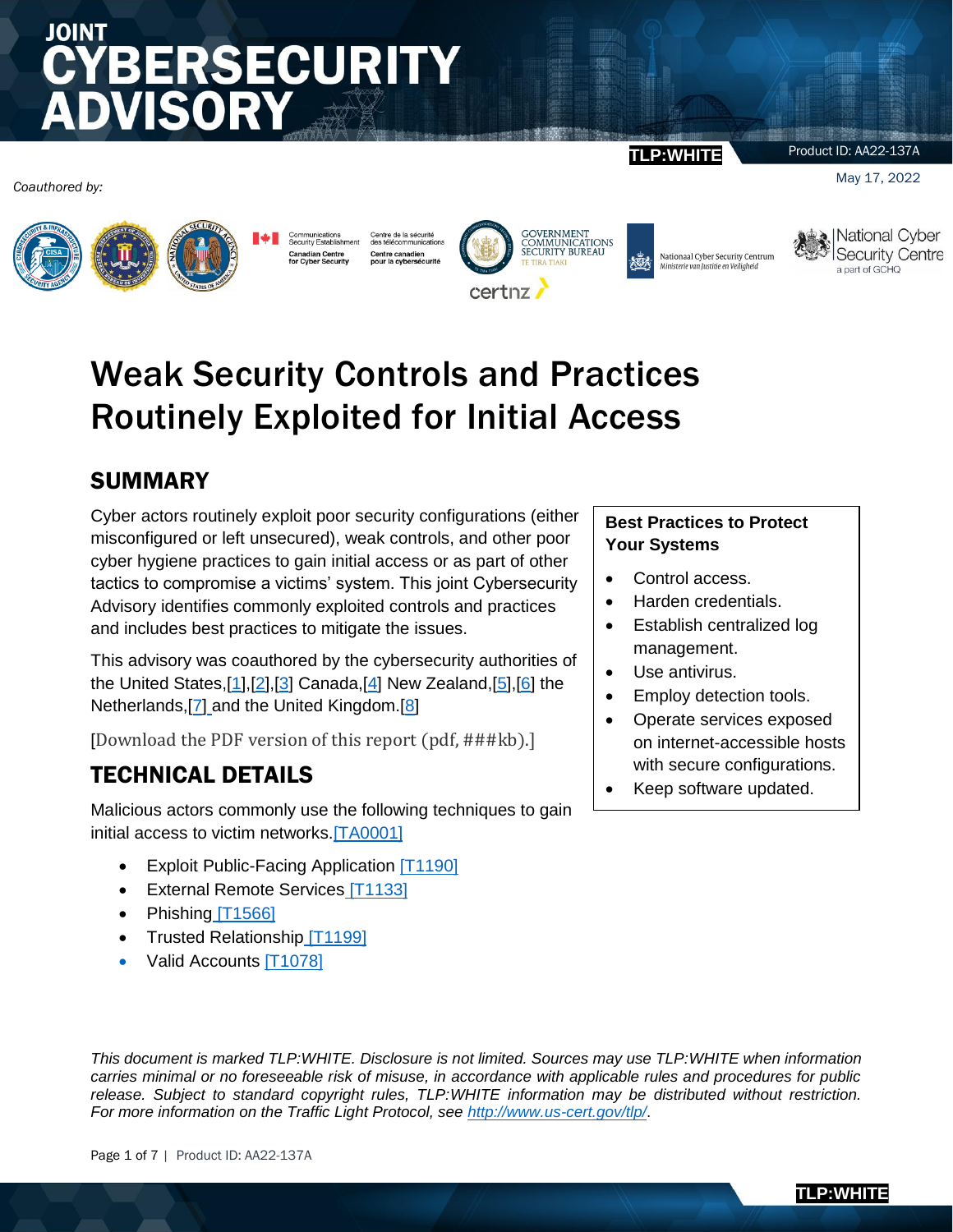Malicious cyber actors often exploit the following common weak security controls, poor configurations, and poor security practices to employ the initial access techniques.

- **Multifactor authentication (MFA) is not enforced.** MFA, particularly for remote desktop access, can help prevent account takeovers. With Remote Desktop Protocol (RDP) as one of the most common infection vector for ransomware, MFA is a critical tool in mitigating malicious cyber attacks. Do not exclude any user, including adminstrators, from this policy.
- **Incorrectly applied privileges or permissions and errors within access control lists.** These mistakes **can** prevent the enforcement of access control rules and could allow unauthorized users or system processes to be granted access to objects.
- **Software is not up to date.** Unpatched software may allow an attacker to exploit publicly known vulnerabilities to gain access to sensitive information, launch a denial-of-service attack, or take control of a system. This is one of the most commonly found poor security practices.
- **Use of vendor-supplied default configurations or default login usernames and passwords.** Many software and hardware products come "out of the box" with overly permissive factorydefault configurations intended to make the products user-friendly and reduce the troubleshooting time for customer service. However, leaving these factory default configurations enabled after installation may provide avenues for an attacker to exploit. Network devices are also often preconfigured with default administrator usernames and passwords to simplify setup. These default credentials are not secure—they may be physically labeled on the device or even readily available on the internet. Leaving these credentials unchanged creates opportunities for malicious activity, including gaining unauthorized access to information and installing malicious software. Network defenders should also be aware that the same considerations apply for extra software options, which may come with preconfigured default settings.
- **Remote services, such as a virtual private network (VPN), lack sufficient controls to prevent unauthorized access.** During recent years, malicious threat actors have been observed targeting remote services. Network defenders can reduce the risk of remote service compromise by adding access control mechanisms, such as enforcing MFA, implementing a boundary firewall in front of a VPN, and leveraging intrusion detection system/intrusion prevention system sensors to detect anomalous network activity.
- **Strong password policies are not implemented.** Malicious cyber actors can use a myriad of methods to exploit weak, leaked, or compromised passwords and gain unauthorized access to a victim system. Malicious cyber actors have used this technique in various nefarious acts and prominently in attacks targeting RDP.
- **Cloud services are unprotected.** Misconfigured cloud services are common targets for cyber actors. Poor configurations can allow for sensitive data theft and even cryptojacking.
- **Open ports and misconfigured services are exposed to the internet.** This is one of the most common vulnerability findings. Cyber actors use scanning tools to detect open ports and often use them as an initial attack vector. Successful compromise of a service on a host could enable malicious cyber actors to gain initial access and use other tactics and procedures to compromise exposed and vulnerable entities. RDP, Server Message Block (SMB), Telnet, and NetBIOS are high-risk services.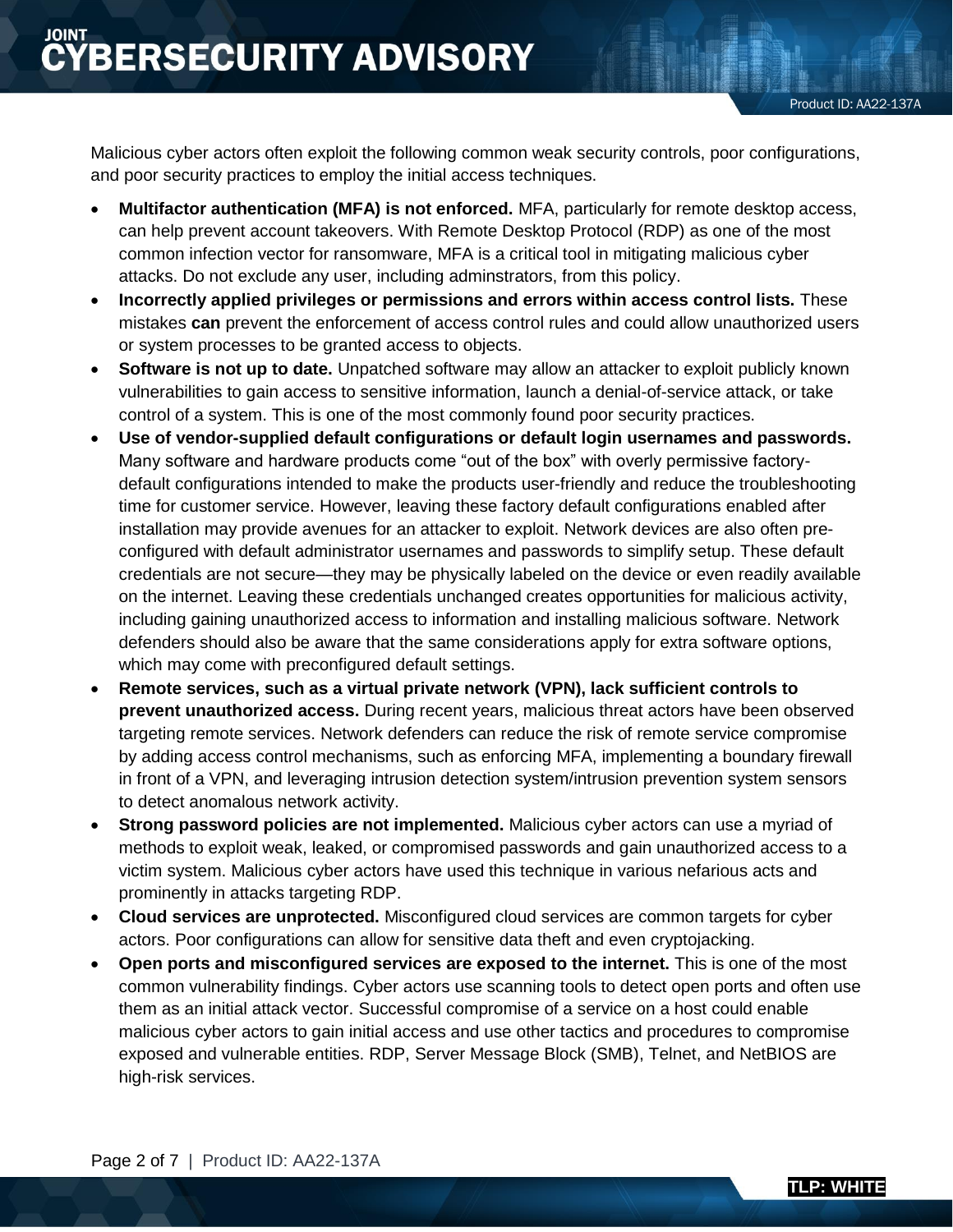- **Failure to detect or block phishing attempts.** Cyber actors send emails with malicious macros—primarily in Microsoft Word documents or Excel files—to infect computer systems. Initial infection can occur in a variety of ways, such as when a user opens or clicks a malicious download link, PDF, or macro-enabled Microsoft Word document included in phishing emails.
- **Poor endpoint detection and response**. Cyber actors use obfuscated malicious scripts and PowerShell attacks to bypass endpoint security controls and launch attacks on target devices. These techniques can be difficult to detect and protect against.

### MITIGATIONS

Applying the following practices can help organizations strengthen their network defenses against common exploited weak security controls and practices.

#### Control Access

- **Adopt a zero-trust security model** that eliminates implicit trust in any one element, node, or service, and instead requires continuous verification of the operational picture via real-time information from multiple sources to determine access and other system responses.[\[9\],\[10\]](https://www.whitehouse.gov/briefing-room/presidential-actions/2021/05/12/executive-order-on-improving-the-nations-cybersecurity/) Zerotrust architecture enables granular privilege access management and can allow users to be assigned only the rights required to perform their assigned tasks.
- **Limit the ability of a local administrator account** to log in from a remote session (e.g., deny access to this computer from the network) and prevent access via an RDP session. Additionally, consider using dedicated administrative workstations for privileged user sessions to help limit exposure to all the threats associated with device or user compromise. See, for instance, the Microsoft Security Best Practices article, ["Securing devices as part of the privileged access story,](https://docs.microsoft.com/en-us/security/compass/privileged-access-devices)" for more information on privileged access deployment.
- **Control who has access to your data and services.** Give personnel access only to the data, rights, and systems they need to perform their job. This role-based access control, also known as the principle of least priviledge, should apply to both accounts and physical access. If a malicious cyber actor gains access, access control can limit the actions malicious actors can take and can reduce the impact of misconfigurations and user errors. Network defenders should also use this role-based access control to limit the access of service, machine, and functional accounts, as well as the use of management privileges, to what is necessary. Consider the following when implementing access control models:
	- o **Ensure that access to data and services is specifically tailored to each user,** with each employee having their own user account.
	- o **Give employees access only to the resources needed** to perform their tasks.
	- o **Change default passwords** of equipment and systems upon installation or commissioning.
	- o **Ensure there are processes in place for the entry, exit, and internal movement of employees.** Delete unused accounts, and immediately remove access to data and systems from accounts of exiting employees who no longer require access. Deactivate service accounts, and activate them only when maintenance is performed.[\[11\]](https://english.ncsc.nl/publications/publications/2021/august/4/guide-to-cyber-security-measures)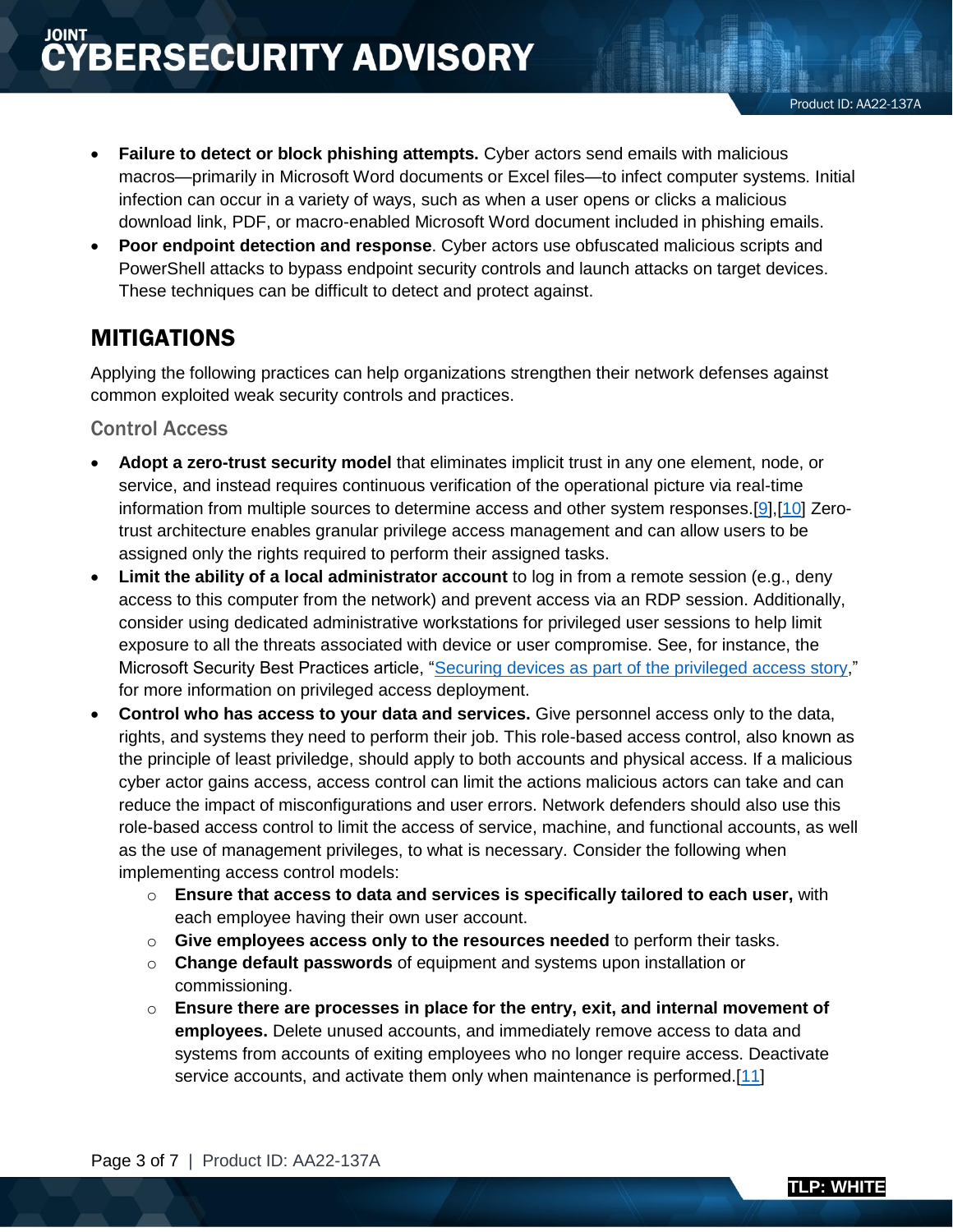- **Harden conditional access policies.** Review and optimize VPN and access control rules to manage how users connect to the network and cloud services.
- **Verify that all machines, including cloud-based virtual machine instances do not have open RDP ports.** Place any system with an open RDP port behind a firewall and require users to use a VPN to access it through the firewall.[\[12\]](https://www.n-able.com/blog/intrusion-detection-system)

#### Implement Credential Hardening

- **Implement MFA.** In particular, apply MFA on all VPN connections, external-facing services, and privileged accounts. Require phishing-resistant MFA (such as security keys or PIV cards) for critical services. Where MFA is not implemented, enforce a strong password policy alongside other attribute-based information, such as device information, time of access, user history, and geolocation data. See NSA's [Cybersecurity Information on Selecting Secure Multi-factor](https://media.defense.gov/2020/Sep/22/2002502665/-1/-1/0/Multifactor_Authentication_Solutions_UOO17091520_V1.1%20-%20Copy.PDF)  [Authentication Solutions,](https://media.defense.gov/2020/Sep/22/2002502665/-1/-1/0/Multifactor_Authentication_Solutions_UOO17091520_V1.1%20-%20Copy.PDF) the National Institute for Standards and Technology (NIST) [Special](https://csrc.nist.gov/publications/detail/sp/800-63b/final)  Publication 800-63B – [Digital Identity Guidelines: Authentication and Lifecycle Management,](https://csrc.nist.gov/publications/detail/sp/800-63b/final) and CCCS's [Information Technology Security Guidance –](https://www.cyber.gc.ca/en/guidance/user-authentication-guidance-information-technology-systems-itsp30031-v3) User Authentication Guidance for [Information Technology Systems](https://www.cyber.gc.ca/en/guidance/user-authentication-guidance-information-technology-systems-itsp30031-v3) for additional steps to take to enable in-depth authentication security.
- **Change or disable vendor-supplied default usernames and passwords.** Enforce the use of strong passwords. (See [guidance](https://csrc.nist.gov/publications/detail/sp/800-63b/final) from NIST.)
- **Set up monitoring to detect the use of compromised credentials on your systems.**  Implement controls to prevent the use of compromised or weak passwords on your network.

#### Establish Centralized Log Management

- **Ensure that each application and system generates sufficient log information**. Log files play a key role in detecting attacks and dealing with incidents. By implementing robust log collection and retention, organizations are able to have sufficient information to investigate incidents and detect threat actor behavior. Consider the following when implementing log collection and retention:
	- o **Determine which log files are required.** These files can pertain to system logging, network logging, application logging, and cloud logging.
	- o **Set up alerts where necessary.** These should include notifications of suspicious login attempts based on an analysis of log files.
	- o **Ensure that your systems store log files in a usable file format,** and that the recorded timestamps are accurate and set to the correct time zone.
	- o **Forward logs off local systems to a centralized repository or security information and event management (SIEM) tools.** Robustly protect SIEM tools with strong account and architectural safeguards.
	- o **Make a decision regarding the retention period of log files.** If you keep log files for a long time, you can refer to them to determine facts long after incidents occur. On the other hand, log files may contain privacy-sensitive information and take up storage space. Limit access to log files and store them in a separate network segment. An incident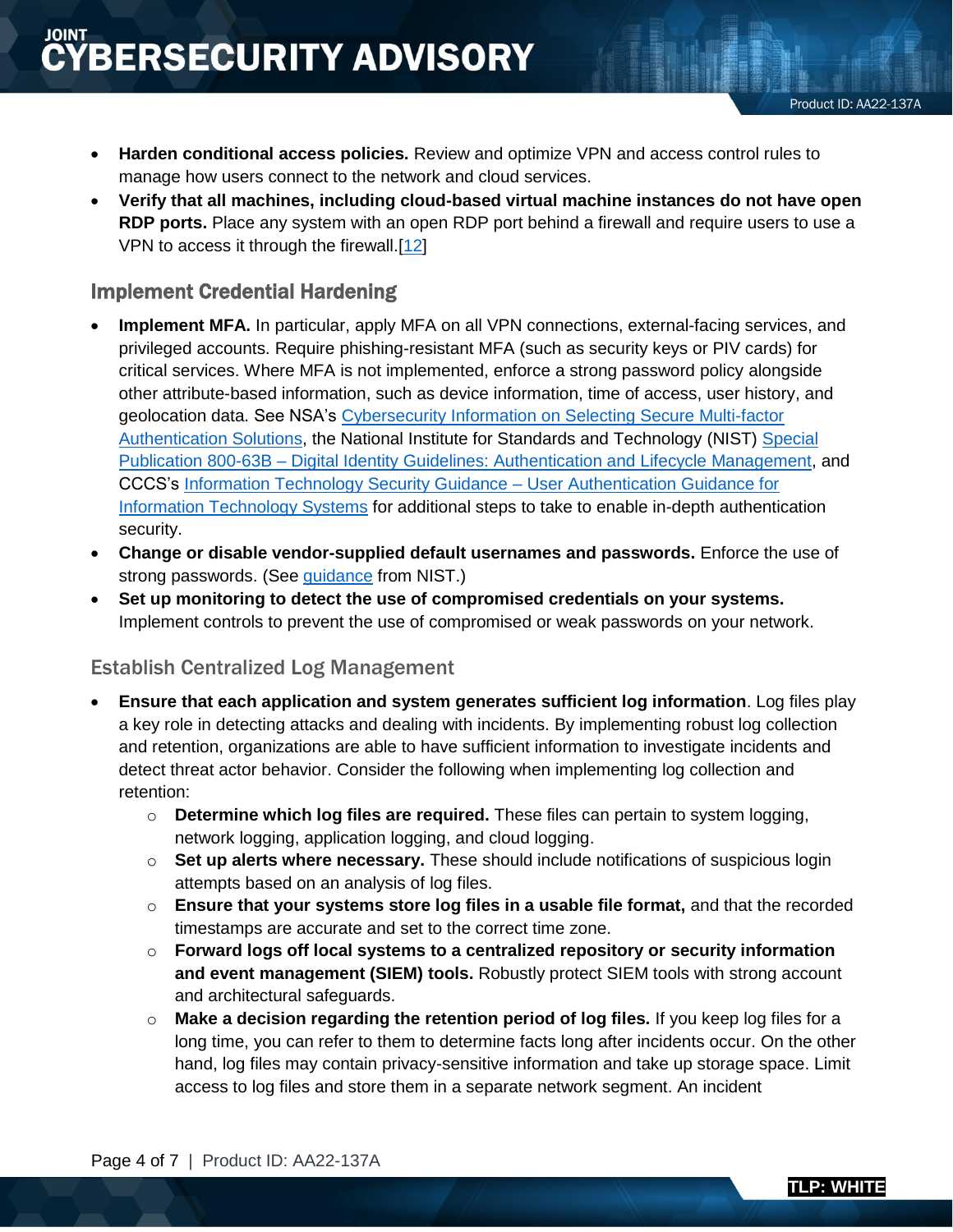investigation will be nearly impossible if attackers have been able to modify or delete the logfiles.[\[13\]](https://english.ncsc.nl/publications/publications/2021/august/4/guide-to-cyber-security-measures)

#### Employ Antivirus Programs

- **Deploy an anti-malware solution** on workstations to prevent spyware, adware, and malware as part of the operating system security baseline.
- **Monitor antivirus scan results on a routine basis.**

#### Employ Detection Tools and Search for Vulnerabilities

- **Implement endpoint and detection response tools.** These tools allow a high degree of visibility into the security status of endpoints and can help effectively protect against malicious cyber actors.
- **Employ an intrusion detection system or intrusion prevention system** to protect network and on-premises devices from malicious activity. Use signatures to help detect malicious network activity associated with known threat activity.
- **Conduct penetration testing to identify misconfigurations.** See the Additional Resources section below for more information about CISA's free cyber hygiene services, including remote penetration testing.
- **Conduct vulnerability scanning to detect and address application vulnerabilities.**
- **Use cloud service provider tools to detect overshared cloud storage and monitor for abnormal accesses.**

#### Maintain Rigorous Configuration Management Programs

 **Always operate services exposed on internet-accessible hosts with secure configurations.**  Never enable external access without compensating controls such as boundary firewalls and segmentation from other more secure and internal hosts like domain controllers. Continuously assess the business and mission need of internet-facing services. Follow best practices for security configurations, especially blocking macros in documents from the internet.[\[14\]](https://csrc.nist.gov/publications/detail/sp/800-123/final)

#### Initiate a Software and Patch Management Program

 **Implement asset and patch management processes** to keep software up to date. Identify and mitigate unsupported, end-of-life, and unpatched software and firmware by performing vulnerability scanning and patching activities. Prioritize patching [known exploited vulnerabilities.](https://www.cisa.gov/known-exploited-vulnerabilities-catalog)

## ADDITIONAL RESOURCES

• NCSC-UK Guidance – Phishing Attacks: Defending Your Organisation

Open Web Application Security Project Resources

 [Open Web Application Security Project \(OWASP\) Proactive Controls: Enforce Access](https://owasp.org/www-project-proactive-controls/v3/en/c7-enforce-access-controls)  **[Controls](https://owasp.org/www-project-proactive-controls/v3/en/c7-enforce-access-controls)**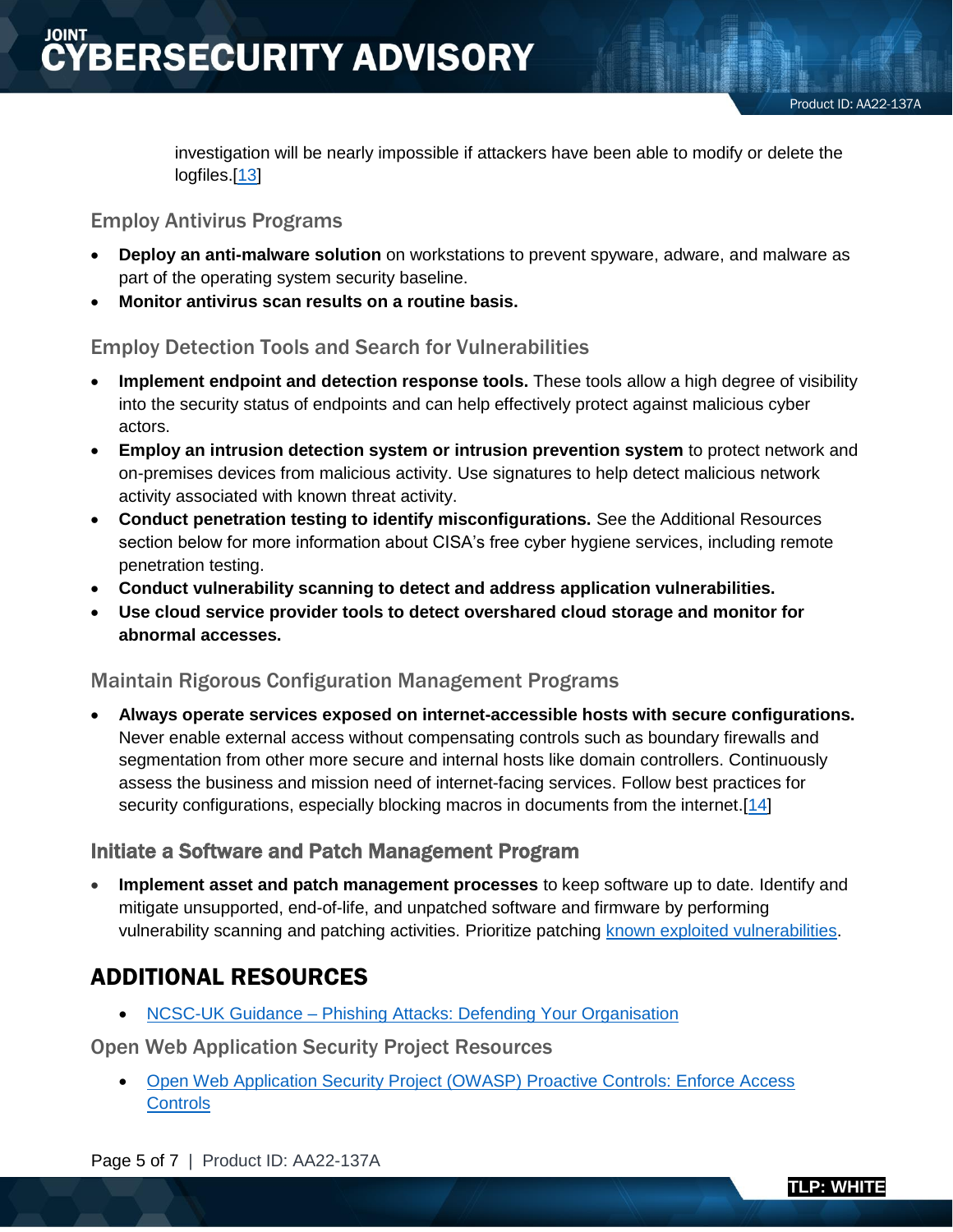## **ŸBERSECURITY ADVISORY**

Product ID: AA22-137A

- [OWASP Application Security Verification Standard: V4 Access Control](https://owasp.org/www-project-application-security-verification-standard)
- [OWASP Testing Guide: Authorization Testing](https://owasp.org/www-project-web-security-testing-guide/latest/4-Web_Application_Security_Testing/05-Authorization_Testing/README)

## REFERENCES

[1] United States Cybersecurity and Infrastructure Security Agency

[\[2\] United States Federal Bureau of Investigation](https://www.fbi.gov/investigate/cyber)

[\[3\] United States National Security Agency](https://www.nsa.gov/Cybersecurity/)

[4] Canadian Centre for Cyber Security

[5] New Zealand National Cyber Security Centre

[\[6\] New Zealand CERT NZ](https://www.cert.govt.nz/)

[\[7\] Netherlands National Cyber Security Centre](https://english.ncsc.nl/)

[8] United Kingdom National Cyber Security Centre

[\[9\] White House Executive Order on Improving the Nation's Cybersecurity](https://www.whitehouse.gov/briefing-room/presidential-actions/2021/05/12/executive-order-on-improving-the-nations-cybersecurity/)

[\[10\] NCSC-NL Factsheet: Prepare for Zero Trust](https://english.ncsc.nl/publications/factsheets/2021/augustus/18/factsheet-prepare-for-zero-trust)

[11] NCSC-NL Guide to Cyber Security Measures

[\[12\] N-able Blog: Intrusion Detection System \(IDS\): Signature vs. Anomaly-Based](https://www.n-able.com/blog/intrusion-detection-system)

[13] [NCSC-NL Guide to Cyber Security Measures](https://english.ncsc.nl/publications/publications/2021/august/4/guide-to-cyber-security-measures)

[\[14\] National Institute of Standards and Technology SP 800-123 –](https://csrc.nist.gov/publications/detail/sp/800-123/final) Keeping Servers Secured

## CONTACT

**U.S. organizations:** To report incidents and anomalous activity or to request incident response resources or technical assistance related to these threats, contact CISA at [report@cisa.gov.](mailto:central@cisa.gov) To report criminal activity related to information found in this advisory, contact your local FBI field office at [www.fbi.gov/contact-us/field,](http://www.fbi.gov/contact-us/field) or the FBI's 24/7 Cyber Watch at 855-292-3937 or by email at [CyWatch@fbi.gov.](mailto:CyWatch@fbi.gov) For NSA client requirements or general cybersecurity inquiries, contact [Cybersecurity\\_Requests@nsa.gov.](mailto:Cybersecurity_Requests@nsa.gov)

**Canadian organizations**: report incidents by emailing CCCS at [contact@cyber.gc.ca.](mailto:contact@cyber.gc.ca)

**New Zealand organizations:** report cyber security incidents to [incidents@ncsc.govt.nz](mailto:incidents@ncsc.govt.nz) or call 04 498 7654.

**The Netherlands organizations:** report incidents to [cert@ncsc.nl.](mailto:cert@ncsc.nl)

**United Kingdom organizations:** report a significant cyber security incident: [ncsc.gov.uk/report-an](https://www.ncsc.gov.uk/section/about-this-website/contact-us)[incident](https://www.ncsc.gov.uk/section/about-this-website/contact-us) (monitored 24 hours) or, for urgent assistance, call 03000 200 973.